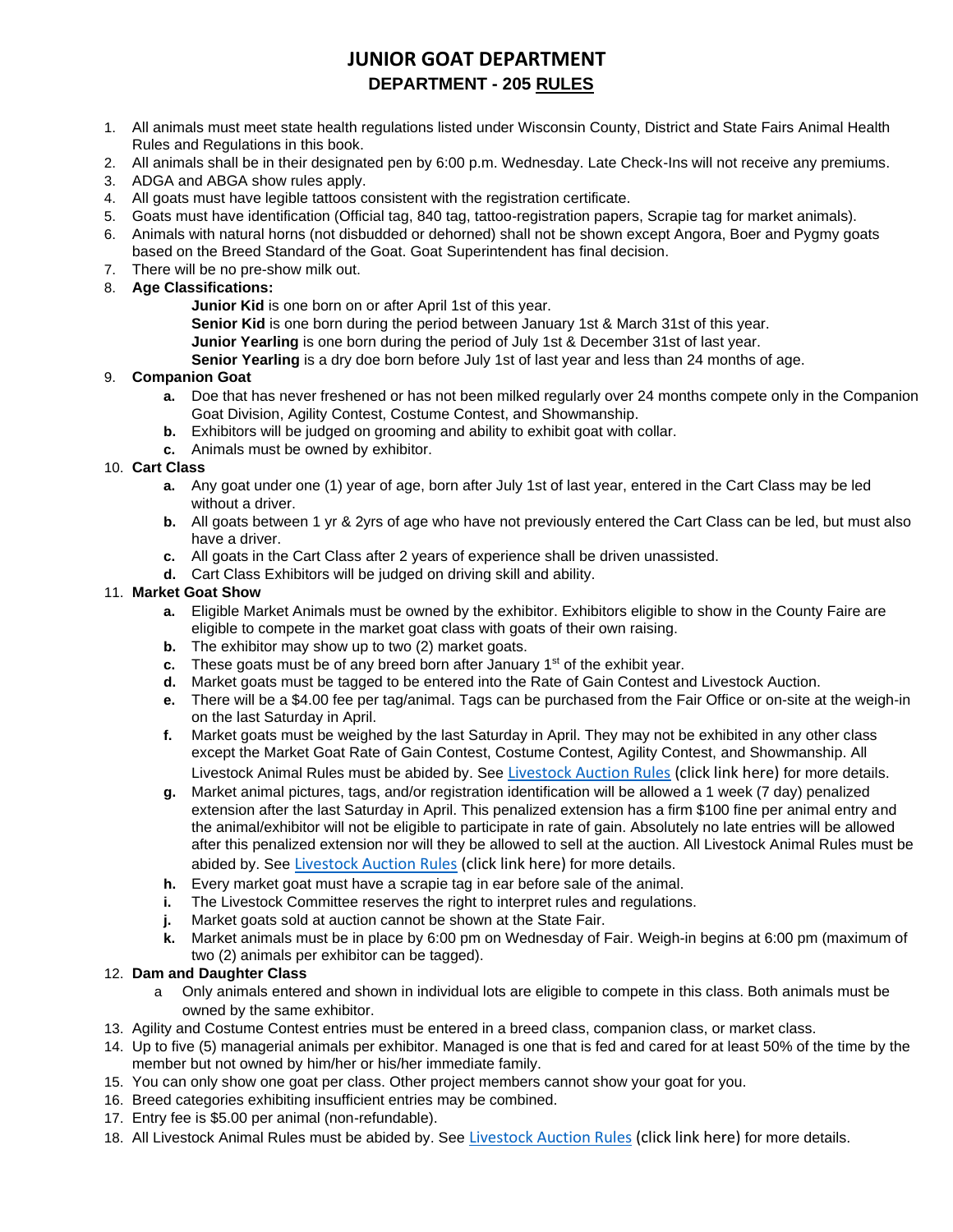## **A. MARKET GOAT (Born after January 1st of the current year)**

| Class No.                                                                                                 | <b>DIVISION: MARKET GOAT</b><br>1. Market Goat<br>2. 2 <sup>nd</sup> Market Goat                                                                                                                                                                                                                                                                                                                                                                                                                                                                                                                                                                                                  |                     | <b>Blue</b><br>5.00 | Red<br>4.00               | White<br>3.00 | <b>Pink</b><br>2.00 |  |
|-----------------------------------------------------------------------------------------------------------|-----------------------------------------------------------------------------------------------------------------------------------------------------------------------------------------------------------------------------------------------------------------------------------------------------------------------------------------------------------------------------------------------------------------------------------------------------------------------------------------------------------------------------------------------------------------------------------------------------------------------------------------------------------------------------------|---------------------|---------------------|---------------------------|---------------|---------------------|--|
| <b>Champion Ribbons Awarded as Judge desires</b>                                                          |                                                                                                                                                                                                                                                                                                                                                                                                                                                                                                                                                                                                                                                                                   |                     |                     | <b>Ribbon</b>             |               |                     |  |
| В.                                                                                                        | <b>MARKET GOAT - RATE OF GAIN</b>                                                                                                                                                                                                                                                                                                                                                                                                                                                                                                                                                                                                                                                 |                     |                     |                           |               |                     |  |
| DIVISION: MARKET GOAT RATE OF GAIN CONTEST<br>(All market goats must be weighed and entered into contest) |                                                                                                                                                                                                                                                                                                                                                                                                                                                                                                                                                                                                                                                                                   |                     |                     |                           |               |                     |  |
|                                                                                                           | <b>Class No.</b><br><b>Trophy</b><br>1. Rate of Gain (must be tagged on the third weekend of April)                                                                                                                                                                                                                                                                                                                                                                                                                                                                                                                                                                               |                     |                     |                           |               |                     |  |
| C.                                                                                                        | <b>DAIRY GOATS</b><br><b>DIVISION: ALPINE</b><br><b>DIVISION: LAMANCHA</b><br><b>DIVISION: NIGERIA DWARF</b><br><b>DIVISION: NUBIAN</b><br><b>DIVISION: OBERHASLI</b><br><b>DIVISION: RECORDED GRADE</b><br><b>DIVISION: SAANEN</b><br><b>DIVISION: SABLE</b><br><b>DIVISION: TOGGENBURG</b>                                                                                                                                                                                                                                                                                                                                                                                      |                     |                     |                           |               |                     |  |
| Class No.                                                                                                 |                                                                                                                                                                                                                                                                                                                                                                                                                                                                                                                                                                                                                                                                                   | <b>Blue</b><br>5.00 | Red<br>4.00         | <b>White Pink</b><br>3.00 | 2.00          |                     |  |
|                                                                                                           | 1. Junior Doe Kid - under 3 mos. (April $1st$ – July $1st$ of current year)<br>2. Senior Doe Kid - 3 to under 6 mos. (January $1st$ – March $31st$ of current year)<br>3. Junior Doe Yearling – born during the period of July 1 <sup>st</sup> to December 31 <sup>st</sup> of previous (last) year<br>4. Senior Doe Yearling – is a dry doe born before July 1 <sup>st</sup> of previous (last) year and less than 24 months of age<br>5. Milking Yearling under two years, in milk<br>6. Doe Over two and under three years, in milk<br>7. Doe Over three and under five years, in milk<br>8. Doe Over five years, in milk<br>9. Dam and Offspring<br>10. Wether under one year |                     |                     |                           |               |                     |  |

 **Division Winner Trophy Best Dairy Doe in Show Ribbon Only All and Show Ribbon Only Ribbon Only All and All and All and All and All and All and All and All and All and All and All and All and All and All and All and All and All and All and All a** 

**D. MEAT GOATS**

**DIVISION: BOER DIVISION: KIKO DIVISION: PERCENTAGE GRADE DIVISION: SAVANNA** 

| Class No. | <b>Blue</b> | Red  | White Pink |  |
|-----------|-------------|------|------------|--|
|           | 5.00        | 4.00 | 3.00 2.00  |  |

- 1. Doe Kids, under 3 mos. (April  $1<sup>st</sup>$  –July  $1<sup>st</sup>$  of this year)
- 2. Doe Kids, 3 to under 6 mos. (January  $1^{st}$ -March 31 $^{st}$  of this year)
- 3. Doe Kids, 6 to under 9 mos. (July 1<sup>st</sup>-December 31<sup>st</sup> of last year)
- 4. Doe Kids, 9 to under 12 mos. (January  $1<sup>st</sup> -$  June  $30<sup>th</sup>$  of last year)
- 5. Yearling Doe, 12 to under 18 mos.
- 6. Yearling Doe, 18 to under 24 mos.
- 7. Two year old Doe, 24 to under 36 mos.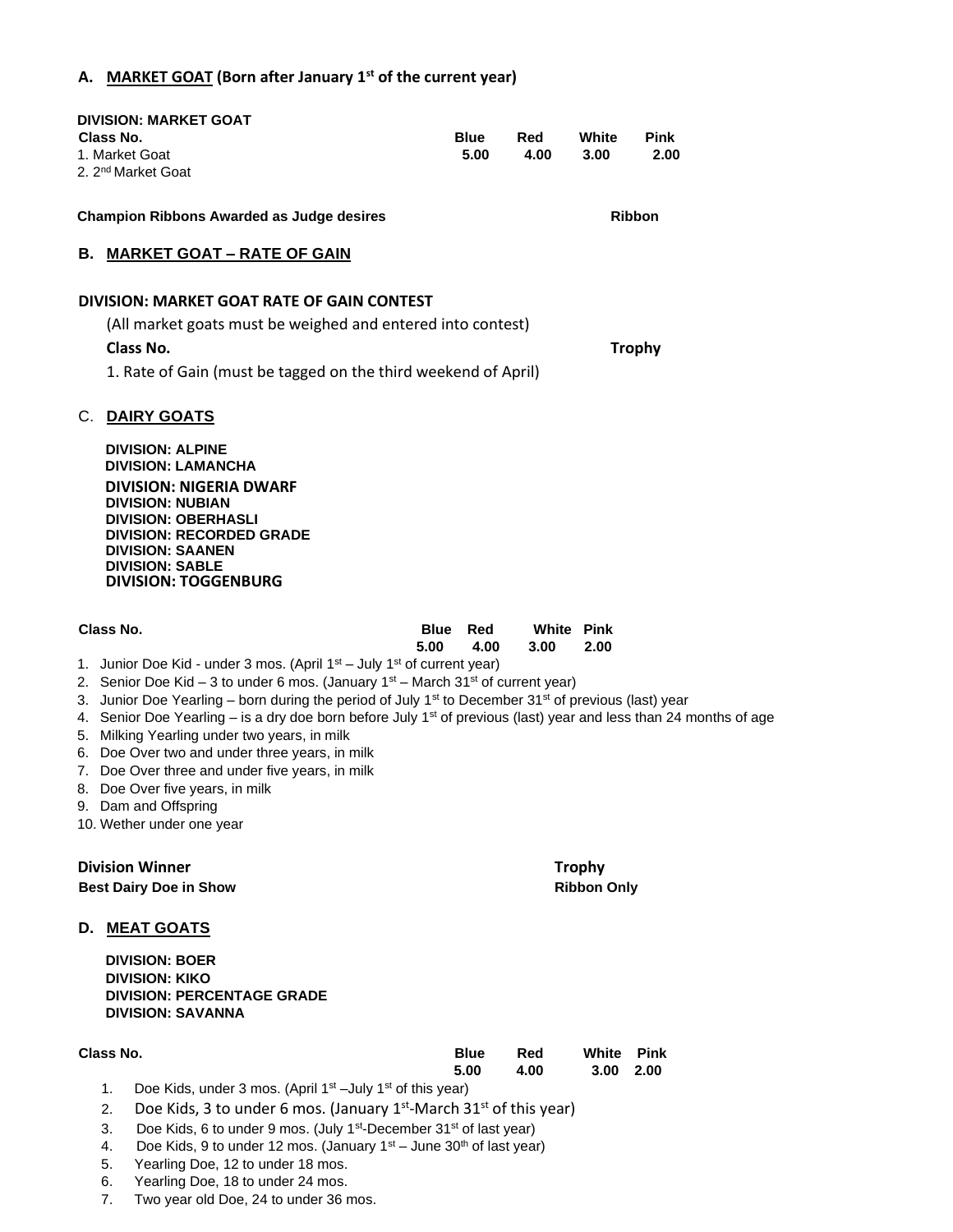|                                                                                           | Class No.                                                       | <b>DIVISION: SHOWMANSHIP</b>                                                                                                                                                                                                                                                                                                                                                                                                               | Blue<br>5.00                                         | Red<br>4.00   | White<br>3.00 | Pink<br>2.00 |
|-------------------------------------------------------------------------------------------|-----------------------------------------------------------------|--------------------------------------------------------------------------------------------------------------------------------------------------------------------------------------------------------------------------------------------------------------------------------------------------------------------------------------------------------------------------------------------------------------------------------------------|------------------------------------------------------|---------------|---------------|--------------|
| Н.                                                                                        |                                                                 | <b>SHOWMANSHIP</b>                                                                                                                                                                                                                                                                                                                                                                                                                         |                                                      |               |               |              |
| <b>Best Cart Goat in Show</b>                                                             |                                                                 |                                                                                                                                                                                                                                                                                                                                                                                                                                            |                                                      | <b>Trophy</b> |               |              |
| 1.<br>2.                                                                                  | Class No.                                                       | <b>DIVISION: CART CLASS</b><br>Any breed goat with cart - 1 <sup>st</sup> year in class<br>Any breed goat with cart - 2 <sup>nd</sup> year in class<br>Any breed goat with cart - 3 or more years in class                                                                                                                                                                                                                                 | Blue<br>5.00                                         | Red<br>4.00   | White<br>3.0  | Pink<br>2.00 |
|                                                                                           |                                                                 | G. CART GOAT                                                                                                                                                                                                                                                                                                                                                                                                                               |                                                      |               |               |              |
|                                                                                           |                                                                 | <b>Best Companion Goat in Show</b>                                                                                                                                                                                                                                                                                                                                                                                                         |                                                      |               | <b>Trophy</b> |              |
|                                                                                           | Class No.                                                       | <b>DIVISION: COMPANION</b><br>1. Goat over 2 years of age never freshened<br>2. Wether over 1 year of age (any breed goat)                                                                                                                                                                                                                                                                                                                 | <b>Blue</b><br>5.00                                  | Red<br>4.00   | White<br>3.00 | Pink<br>2.00 |
| F.,                                                                                       |                                                                 | <b>COMPANION GOAT</b>                                                                                                                                                                                                                                                                                                                                                                                                                      |                                                      |               |               |              |
| <b>Division Winner</b><br><b>Best All other Doe in Show</b><br><b>Supreme Dow in Show</b> |                                                                 |                                                                                                                                                                                                                                                                                                                                                                                                                                            | <b>Trophy</b><br><b>Trophy</b><br><b>Ribbon Only</b> |               |               |              |
|                                                                                           | Class No.<br>1.<br>2.<br>3.<br>4.<br>5.<br>6.<br>7.<br>8.<br>9. | E. ALL OTHER GOATS<br><b>DIVISION: ANGORA</b><br><b>DIVISION: PYGMY</b><br><b>DIVISION: ANY OTHER PUREBRED</b><br>Junior Doe Kid<br>Senior Doe Kid<br>Junior Doe Yearling<br>Senior Doe Yearling<br>Milking Yearling under two years, in milk<br>Doe over two years and under three years, in milk<br>Doe over three years and under five years, in milk<br>Doe over five years, in milk<br>Dam and Offspring<br>10. Wether under one year | <b>Blue</b><br>5.00                                  | Red<br>4.00   | White<br>3.00 | Pink<br>2.00 |
|                                                                                           |                                                                 | <b>Best Meat Goat Doe in Show</b>                                                                                                                                                                                                                                                                                                                                                                                                          |                                                      | <b>Trophy</b> |               |              |
|                                                                                           |                                                                 | <b>Division Winner</b>                                                                                                                                                                                                                                                                                                                                                                                                                     |                                                      | <b>Trophy</b> |               |              |
|                                                                                           | 8.<br>9.                                                        | Doe over three years and under 5, 36 to under 60 mos.<br>Dam and Offspring<br>10. Wether under one year                                                                                                                                                                                                                                                                                                                                    |                                                      |               |               |              |

1. Senior (15 yrs and over) <Winner represents Goats in Showman of Showmanship

2. Junior (12-14 yrs)

3. Beginner (11 yrs & under)